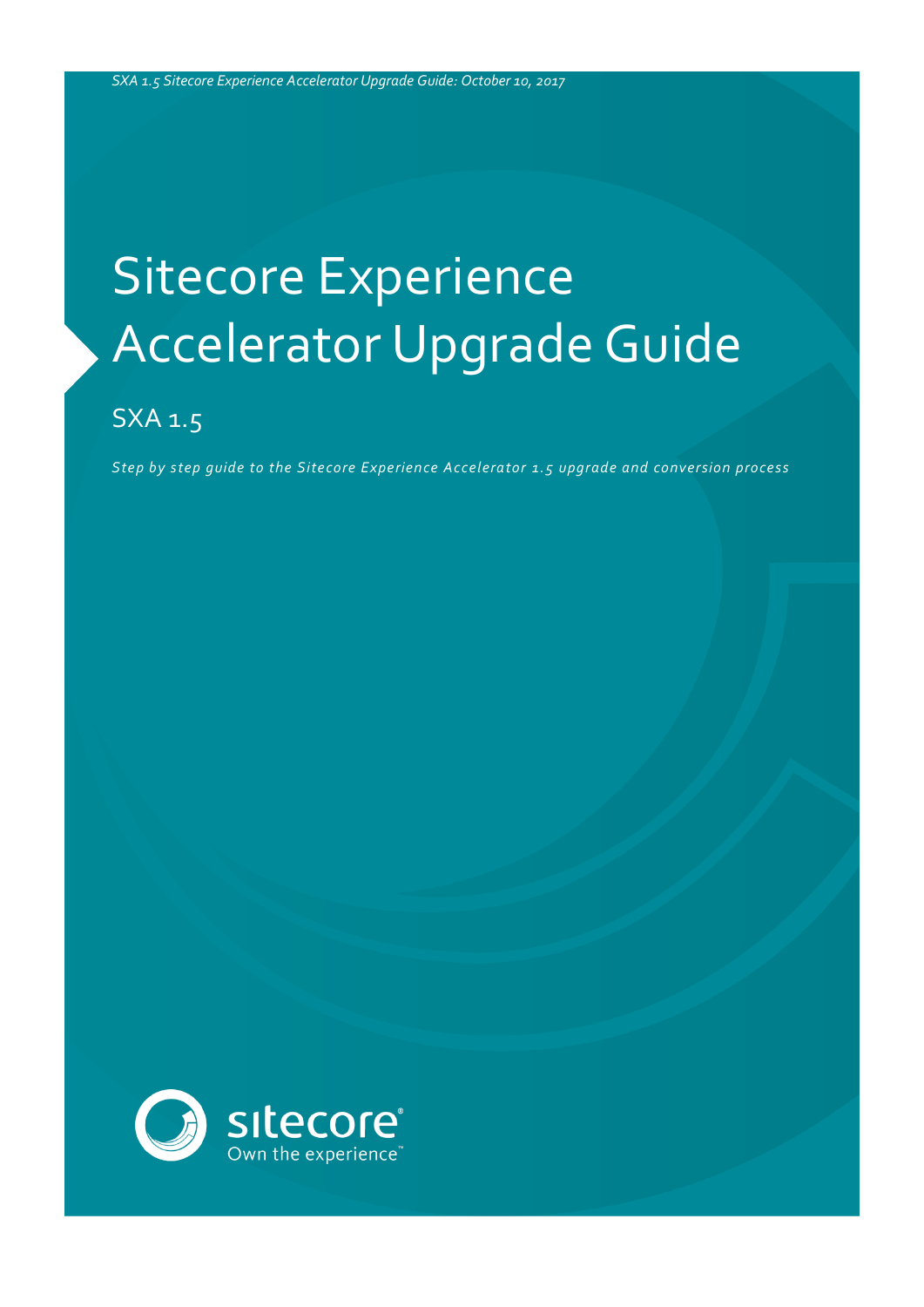## **Table of Contents**

*Sitecore® is a registered trademark. All other brand and product names are the property of their respective holders. The contents of this document are the property of Sitecore. Copyright © 2001-2017 Sitecore. All rights reserved.*

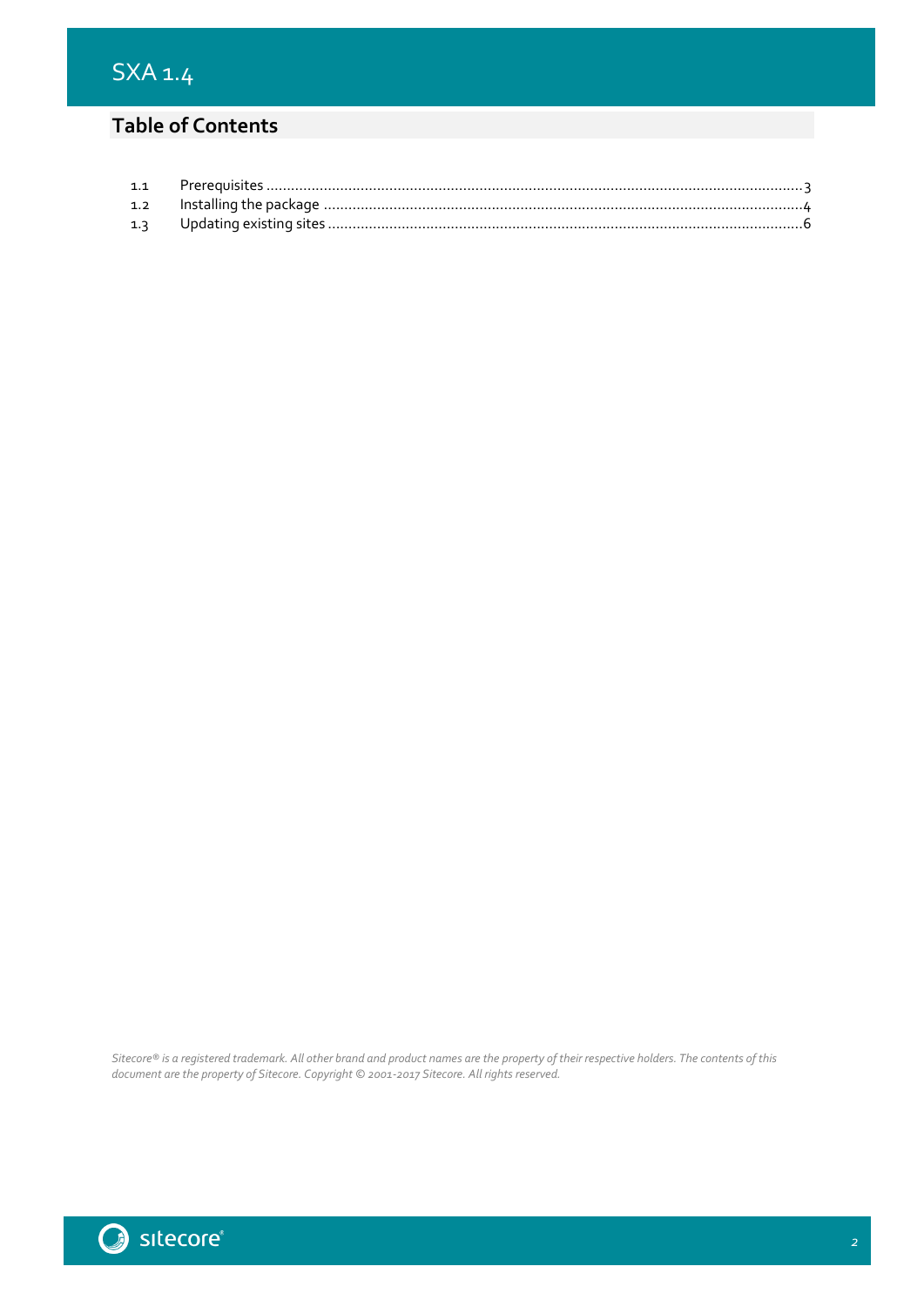## <span id="page-2-0"></span>**1.1 Prerequisites**

The Sitecore Experience Accelerator (SXA) 1.5 is a complete SXA version that you can install separately or use to upgrade from a previous version. To use it as full installation package, refer to the installation guide.

The prerequisites for running this update:

- 1. Sitecore Experience Platform 8.2 update 5 or 9.0 initial release.
- 2. Sitecore PowerShell Extensions: full 4.7 version



3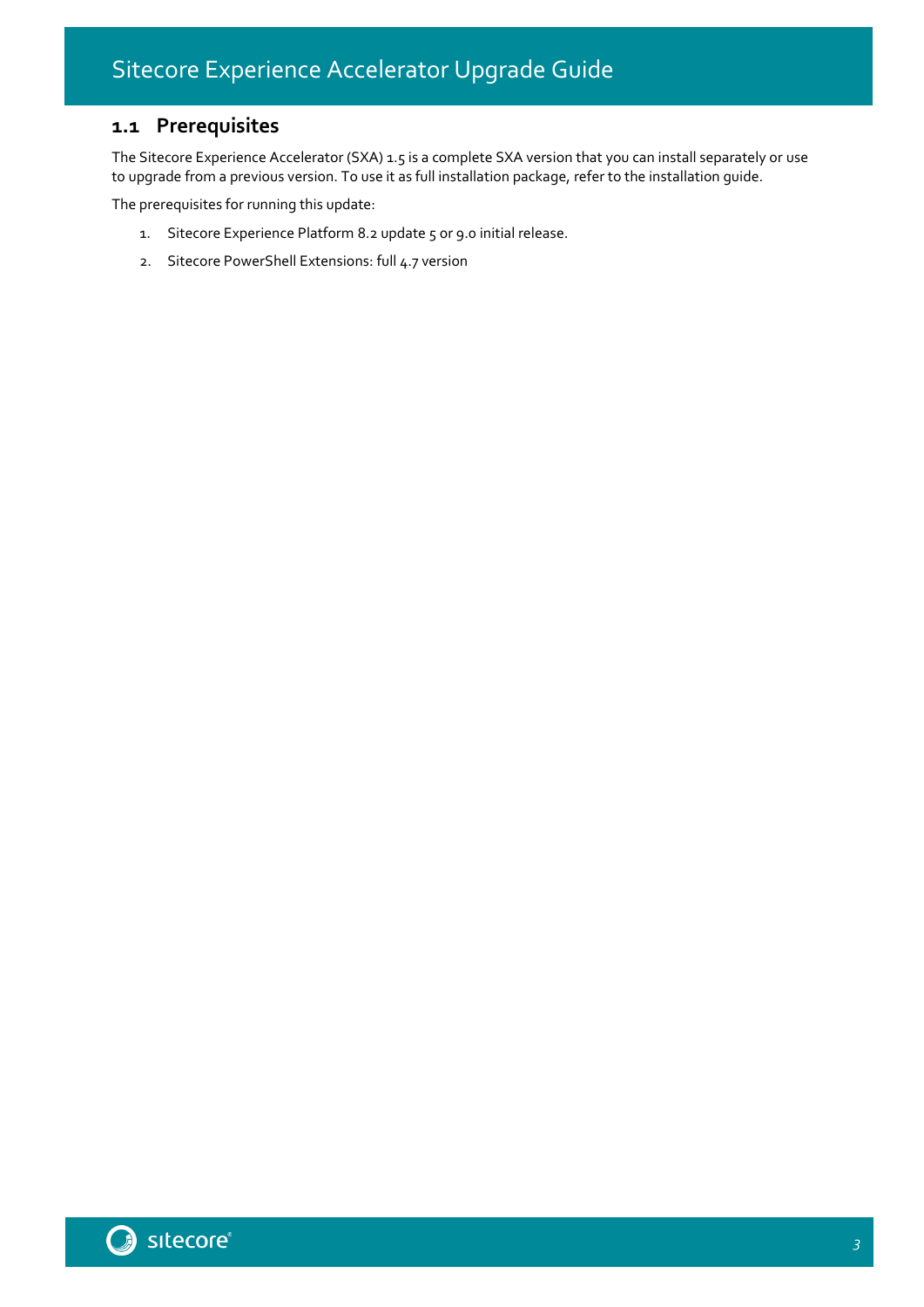### <span id="page-3-0"></span>**1.2 Installing the package**

Before upgrading the platform to Sitecore 9:

- Delete the Sitecore.XA. \*. config files in the following folders:
	- o App Config\Include\Feature
	- o App Config\Include\Foundation
	- o App Config\Include\Foundation.Overrides
	- o App Config\Include\z.Feature.Overrides
	- o App Config\Include\z.Foundation.Overrides

#### Before upgrading the platform to Sitecore 8.2 update 5:

- If there are no search providers customizations:
	- o Comment out all of the events in the Sitecore.XA.Foundation.Multisite.config file:

Website\App\_Config\Include\Foundation\Sitecore.XA.Foundation.Multi site.config

- o Disable or delete all SXA search providers configs in the z.Foundation.Overrides file: Website\App\_Config\Include\ z.Foundation.Overrides
- If there are search provider customizations, for example, custom fields or fields types, some index exclusions, or a field reader:
	- o Move the search configs to a temporary folder.
	- o Comment out all of the events in the Sitecore.XA.Foundation.Multisite.config file: Website\App\_Config\Include\Foundation\Sitecore.XA.Foundation.Multi site.config
	- o Disable all the SXA search providers configs in the z.Foundation.Overrides file: Website\App\_Config\Include\ z.Foundation.Override
	- o Apply customization to the search config files after upgrading.

#### **Note**

Make sure that you have updated your platform to Sitecore 8.2 update 5 or Sitecore 9 initial release before installing SXA 1.5.

To install the package:

- 1. Download the SXA 1.5 package from th[e Sitecore Downloads page.](https://dev.sitecore.net/)
- 2. On the Sitecore Launchpad, click **Control Panel**.
- 3. In the **Control Panel**, in the **Administration** section, click **Install a package**, to open the Installation Wizard.
- 4. Click **Upload package** and follow the steps to upload the SXA package to Sitecore.
- 5. Click **Next** and follow the steps to install the package.
- 6. Before you close the wizard, select **Restart the Sitecore Client** and **Restart the Sitecore Server**.

After installing the package:

1. Uncomment the events in the Sitecore.XA.Foundation.Multisite.config file:

*Website\App\_Config\Include\Foundation\Sitecore.XA.Foundation.Multisite.conf ig*

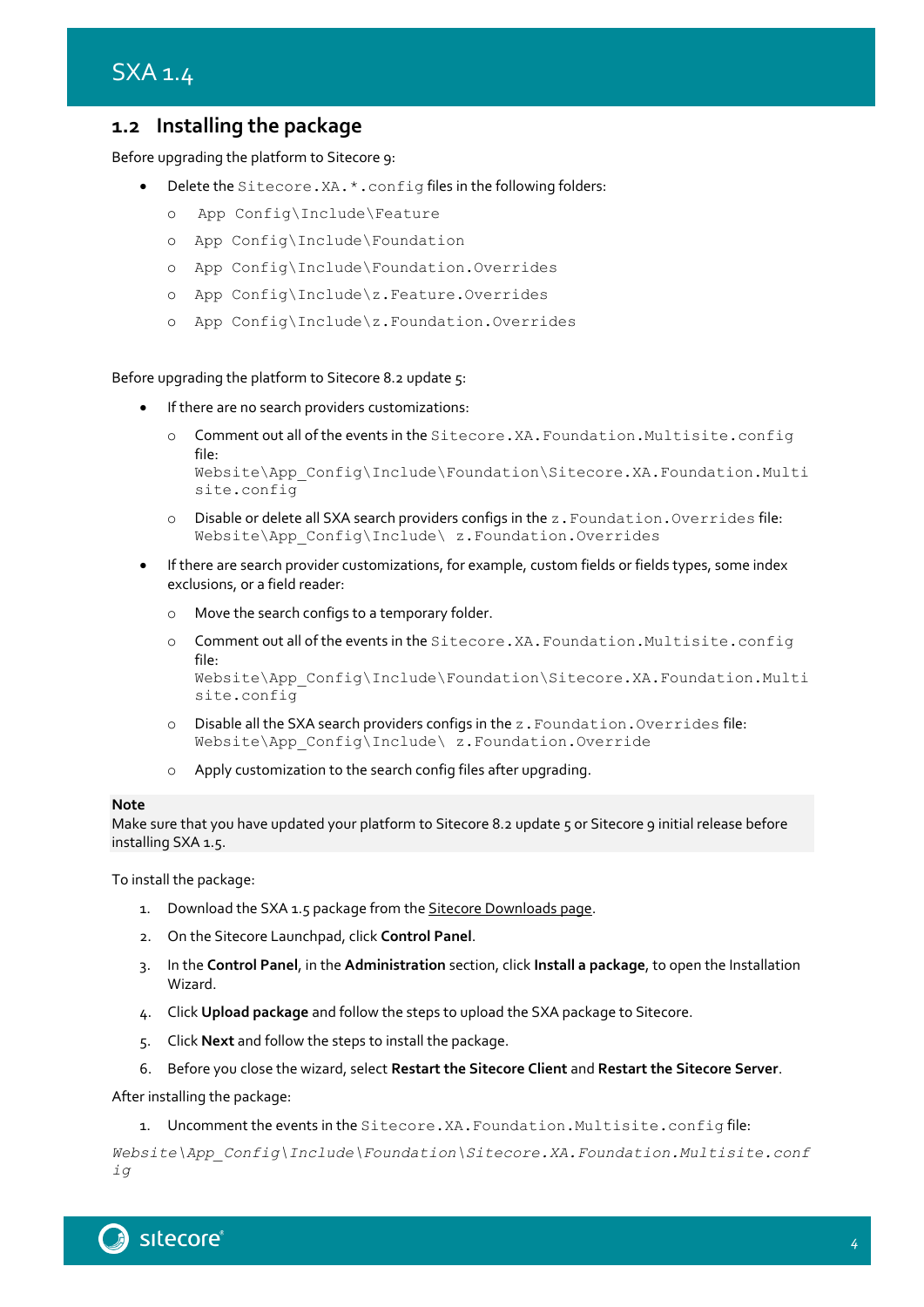# Sitecore Experience Accelerator Upgrade Guide

1. Enable all the SXA search providers configs in the file z.Foundation.Overrides file*:*

*Website\App\_Config\Include\ z.Foundation.Overrides*

- 2. Rebuild the Search Indexes:
	- 1) On the Sitecore Launchpad, click **Control Panel.**
	- 2) Click **Indexing** and in the **Indexing Manager**, select the indexes that you want to rebuild.

After upgrading your site to SXA 1.5:

• Publish the site by clicking **Publish Site**. Use the Smart Publish option.



5